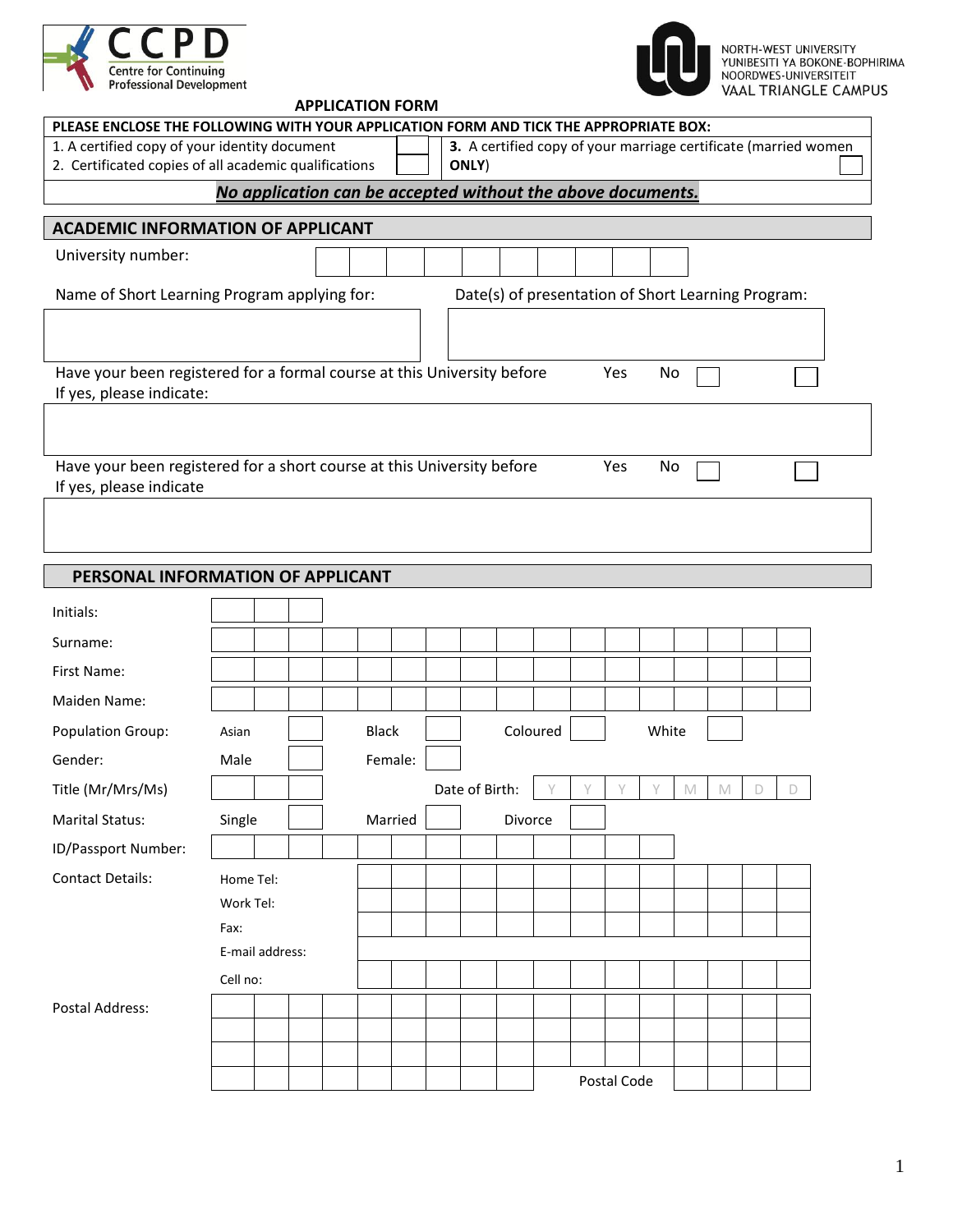



| <b>Physical Address:</b>               |     |  |  |    |  |  |          |  |  |             |  |  |  |
|----------------------------------------|-----|--|--|----|--|--|----------|--|--|-------------|--|--|--|
|                                        |     |  |  |    |  |  |          |  |  |             |  |  |  |
|                                        |     |  |  |    |  |  |          |  |  |             |  |  |  |
|                                        |     |  |  |    |  |  |          |  |  | Postal Code |  |  |  |
| <b>Relative Details:</b>               |     |  |  |    |  |  |          |  |  |             |  |  |  |
| Address:                               |     |  |  |    |  |  |          |  |  |             |  |  |  |
|                                        |     |  |  |    |  |  |          |  |  |             |  |  |  |
|                                        |     |  |  |    |  |  |          |  |  |             |  |  |  |
|                                        |     |  |  |    |  |  |          |  |  | Postal Code |  |  |  |
| Relationship:                          |     |  |  |    |  |  |          |  |  |             |  |  |  |
| Home Tel:                              |     |  |  |    |  |  |          |  |  |             |  |  |  |
| Work Tel:                              |     |  |  |    |  |  |          |  |  |             |  |  |  |
| Disability:                            | Yes |  |  | No |  |  | Specify: |  |  |             |  |  |  |
| Indicate special dietary requirements: |     |  |  |    |  |  |          |  |  |             |  |  |  |

## **TRAINING RECORD OF APPLICANT**

Complete in reverse order (starting with the most recent) Attach a copy of the documents to your application form

| PERIOD | NAME OF SCHOOL / UNIVERSITY / COLLEGE | GRADE (APPLICABLE TO SCHOOL QUALIFICATION)<br>NAME OF DEGREE / DIPLOMA / CERTIFICATE |
|--------|---------------------------------------|--------------------------------------------------------------------------------------|
|        |                                       |                                                                                      |
|        |                                       |                                                                                      |
|        |                                       |                                                                                      |

#### **EMPLOYMENT RECORD OF APPLICANT**

Complete in reverse order (starting with the most recent)

| PERIOD | <b>OCCUPATION</b> | EMPLOYER |
|--------|-------------------|----------|
|        |                   |          |
|        |                   |          |
|        |                   |          |

# **METHOD OF PAYMENT**

**Method of Payment:**

Pay by cheque, made payable to *North-West University*, *or* directly into the bank account.

| <b>Banking details:</b> |                                              |
|-------------------------|----------------------------------------------|
| <b>Account Name:</b>    | North-West University - Vaal Triangle Campus |
| Bank:                   | ABSA                                         |
| <b>Account Number:</b>  | 405 881 2912                                 |
| Code & Branch:          | 632005 - Tom Street, Potchefstroom           |
| Reference:              | Contact the finance 016 910 3015/3           |
|                         |                                              |

**NB:** All deposits must be followed by faxing the deposit slip to 086 606 4878 on the same day the deposit is made

I resign myself to the rules of the University and to pay the stipulated fees in advance. I am aware that the course fees are **not refundable** if the course is presented. Scheduled training will commence on due dates only if sufficient enrolments have been received. Certificates will be issued after completion. Delegates/learners must attend at least 80% of the classes to qualify for examination and/or a certificate.